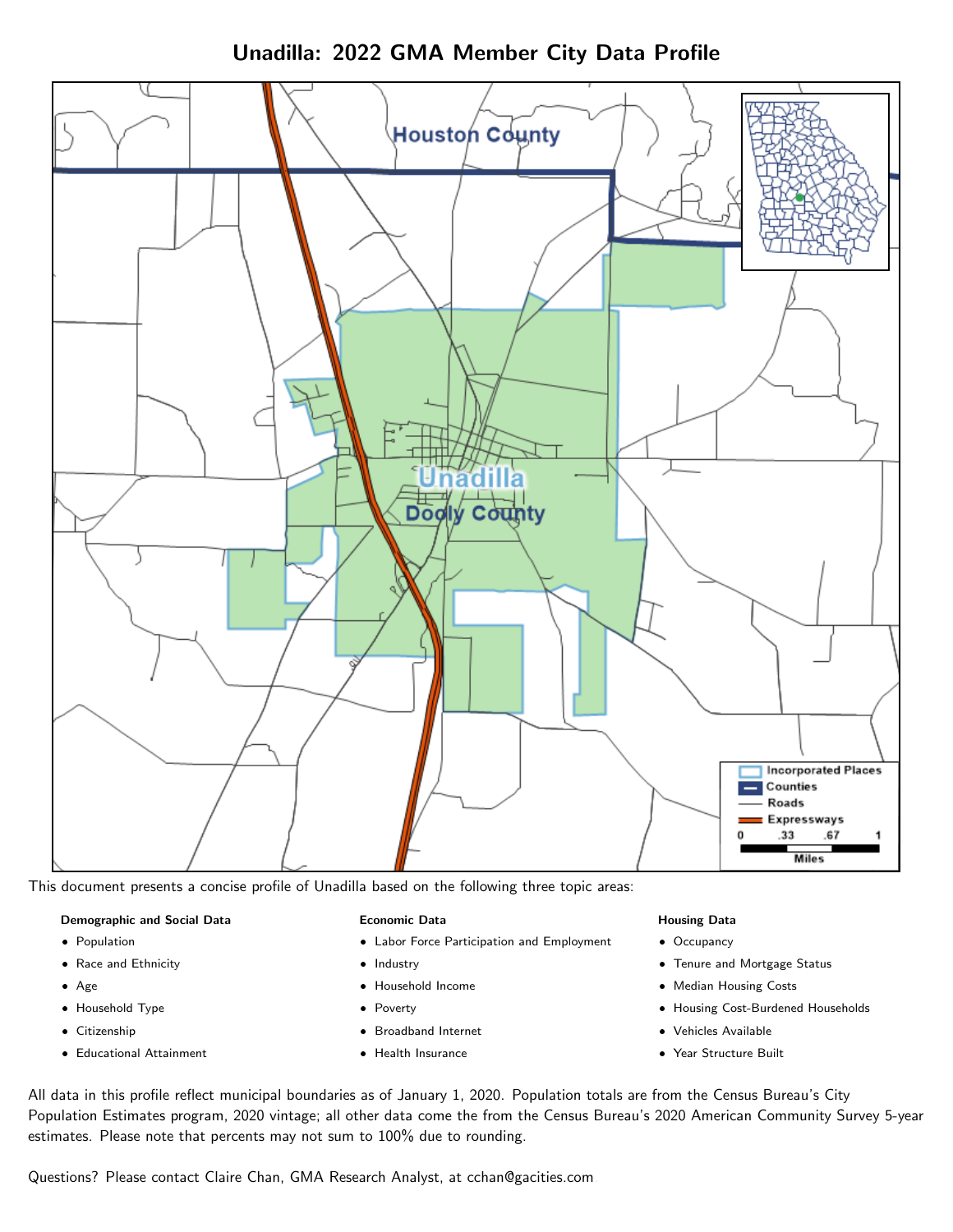# Unadilla: Demographic and Social



0% 2% 4% 6% 8% Male **Female** 8% 6% 4% 2% 85 and over 80-84 75-79 70-74 65-69 60-64 55-59 50-54 45-49 40-44 35-39 30-34 25-29 20-24 15-19 10-14 5-9 Under 5

### **Citizenship**

Age



Source: American Community Survey, 2020 5-year estimates, table B05002 Source: American Community Survey, 2020 5-year estimates, table B15002





Source: U.S. Census Bureau, City Population Estimates, 2020 vintage Source: American Community Survey, 2020 5-year estimates, table B03002

## Household Type



Source: American Community Survey, 2020 5-year estimates, table B01001 Source: American Community Survey, 2020 5-year estimates, table B11001

### Educational Attainment



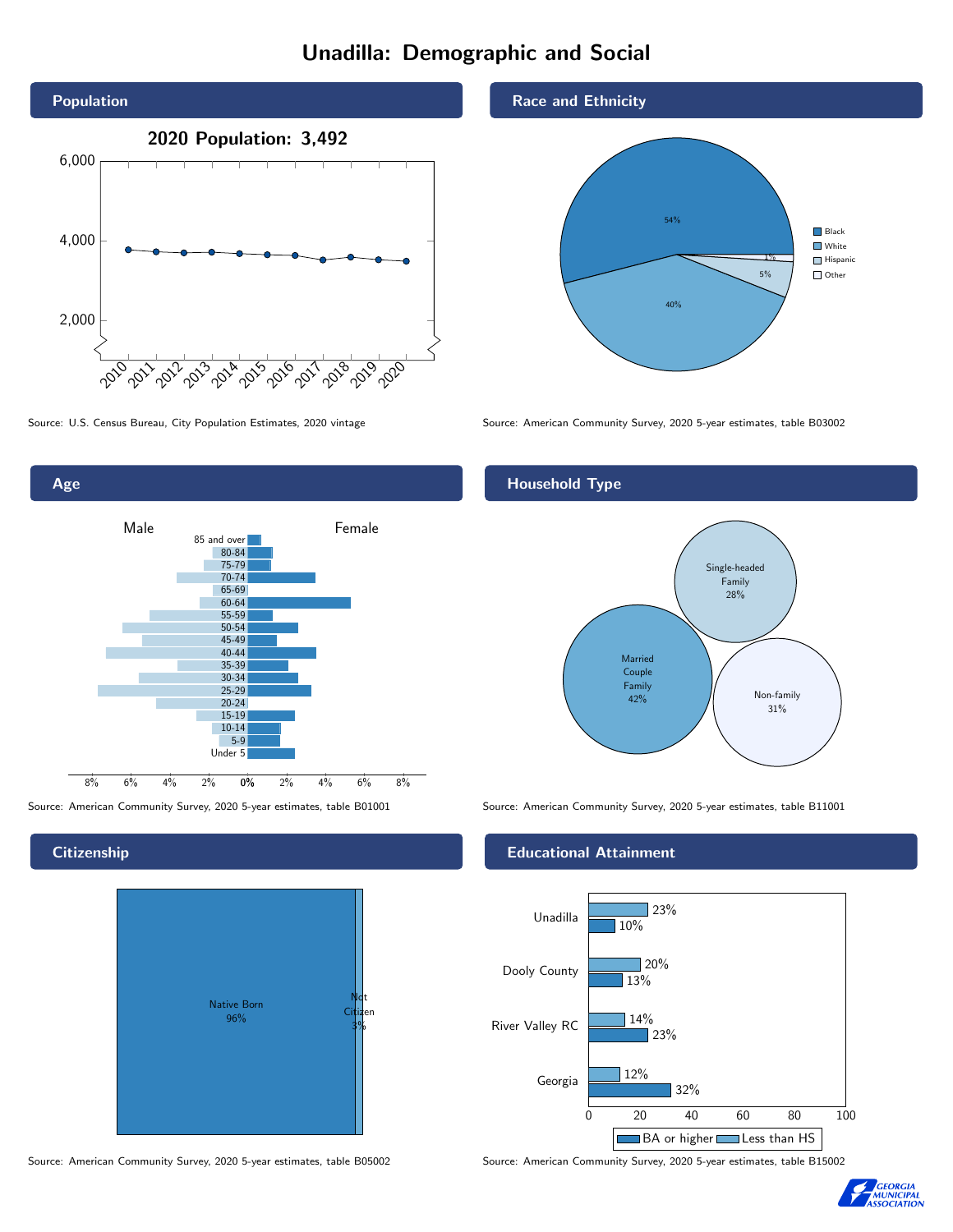# Unadilla: Economic







Source: American Community Survey, 2020 5-year estimates, table B23001 Note: Unemployment rate is based upon the civilian labor force.

## Industry

| Agriculture, forestry, fishing and hunting, and mining      | 5%    |
|-------------------------------------------------------------|-------|
| Construction                                                | 5%    |
| Manufacturing                                               | 16%   |
| <b>Wholesale Trade</b>                                      | 2%    |
| Retail Trade                                                | 12%   |
| Transportation and warehousing, and utilities               | 3%    |
| Information                                                 | $0\%$ |
| Finance and insurance, real estate, rental, leasing         | $1\%$ |
| Professional, scientific, mgt, administrative, waste mgt    | 7%    |
| Educational services, and health care and social assistance | 28%   |
| Arts, entertainment, recreation, accommodation, food        | 10%   |
| service                                                     |       |
| Other services, except public administration                | $7\%$ |
| Public administration                                       | $2\%$ |

Source: American Community Survey, 2020 5-year estimates, table C24030



Source: American Community Survey, 2020 5-year estimates, tables B19013 and B19025 Source: American Community Survey, 2020 5-year estimates, table B17010



Poverty



# **Health Insurance**



Source: American Community Survey, 2020 5-year estimates, table B28002 Source: American Community Survey, 2020 5-year estimates, table B18135